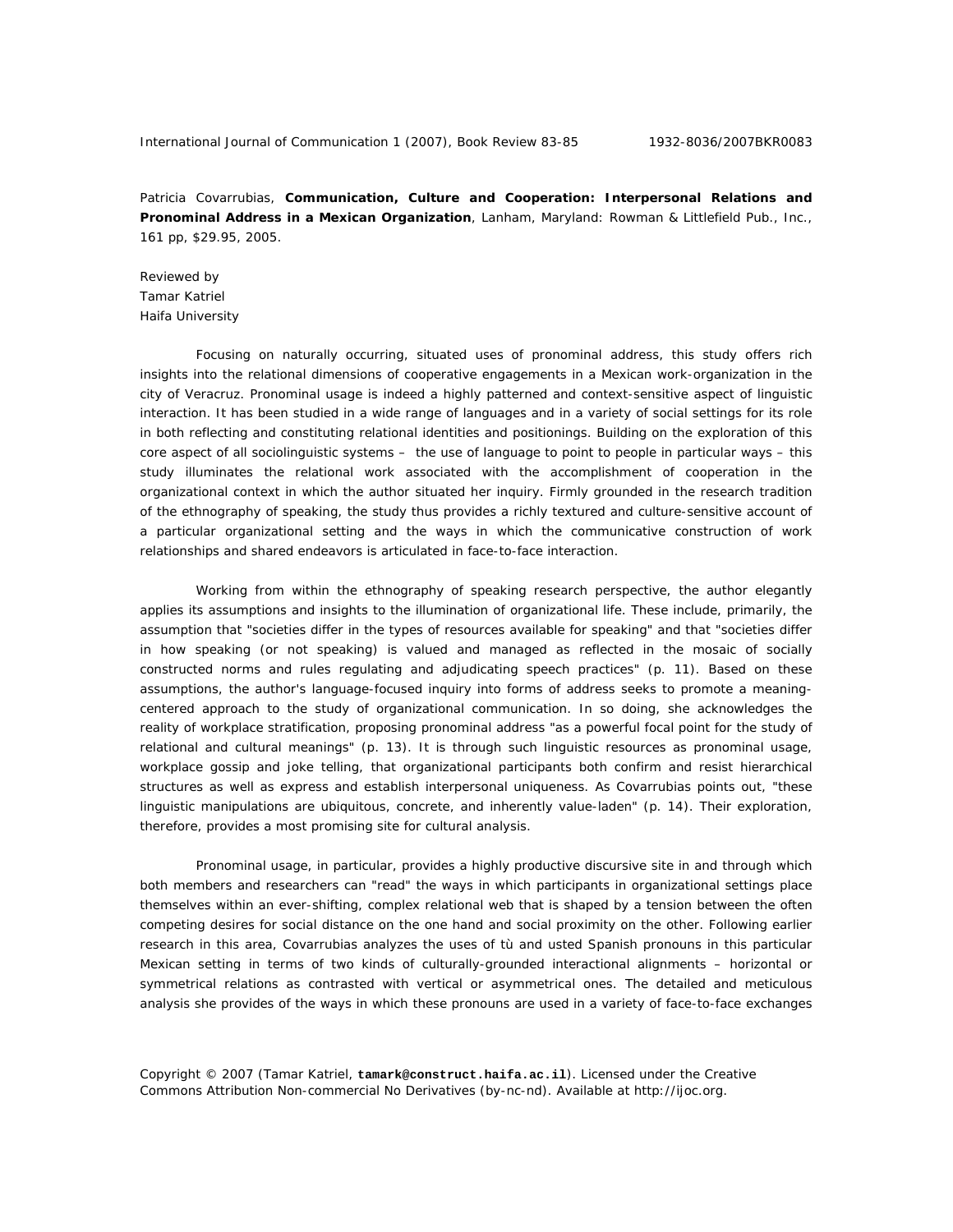within the workplace allows her to link pronominal usage both to issues of organizational cooperation and hierarchy and to the broader cultural patterns of kin-like relational communication in Mexican society.

Juggling between proximity and distance, the organization functions within a depersonalized and hierarchical structure that is at the same time permeated with familial metaphors. As the author demonstrates, the uses of *usted* and *tù* play an important role in demarcating interpersonal distance and hierarchy. The use of *usted* implicitly serves organizational goals by invoking person categories and organizational roles rather than individualized identities and ties. Her analysis, however, avoids the pitfall of romanticization, insightfully acknowledging the relational complexities of organizational life:"… although *usted* is used to minimize intimacy and individualization by segregating and typifying humans and objectifying interactions, depersonalization is not necessarily invalidating. In fact, social typification is actively embraced by the majority of workers. The use of *usted* to classify humans can be a strategic means for articulating *respeto* [respect], *reconocimiento* [acknowledgement] and reverence, which constitute social currencies coveted at all levels of the social ladder" (pp. 58-9). At the same time, she points out, organizational members "seek and perform the mutual exchange of *tù* to establish, maintain, and modify kin-like bonding. Via *tù*-mediated communication interlocutors can and do achieve *identificaciòn* [identification], *compenetraciòn* [copenetration], and *cercanìa* [physical and affective closeness] … Whereas uses of *usted* generally preclude the sharing of information which transcends business conversation, the use of *tù* enables workers to engage in more individualized conversation" (p. 59).

Inductively generalizing from fieldwork materials relating to the uses of *tù* and *usted* in the organizational setting she studied, and members' commentary on these forms of address, Covarrubias conceptualizes two cultural communication codes that co-exist in this Mexican setting (and presumably others as well) – the code of *respeto* (code of respect, associated with the use of *usted*) and the code of *confianza* (code of trust, familiarity, associated with the use of *tù*). The identification of these culturally focal codes, which may have complementary or competing positions within the cultural repertoire, suggests stable links between communicative practices and cultural meanings so that group members can use them "to create, affirm, and modify community-specific models of persons and models for persons to align themselves vis-à-vis one another in and through the terms they use" (p. 88). Much of the book's analysis is devoted to the discussion of work situations in which the codes of *respeto* and *confianza* are locally enacted. Whether set in contraposition to each other, or implicating each other, they are employed to articulate "oppositional, yet interdependent, cultural thematizations of what it means to be a speaking person working in community" (p. 107).

Having established that the Code of *Respeto* and the Code of *Confianza* can serve as "hallmark conceptualizations for the ways humans use independent, contrapositional, and interdependent sets of communicative strategies to create, maintain, and modify the relational networks wherein they achieve their everyday work lives," Covarrubias explores the ways in which these notions can illuminate processes of organizational cooperation as defined and analyzed within a number of approaches to the study of organizational behavior. Of particular interest is her development of the notion of strategic multicodality, a concept she defines as "the deliberate activating by interactants of one or more of their particular cultural codes in order to achieve their particular situational ends" (p. 121). This concept underlines members'